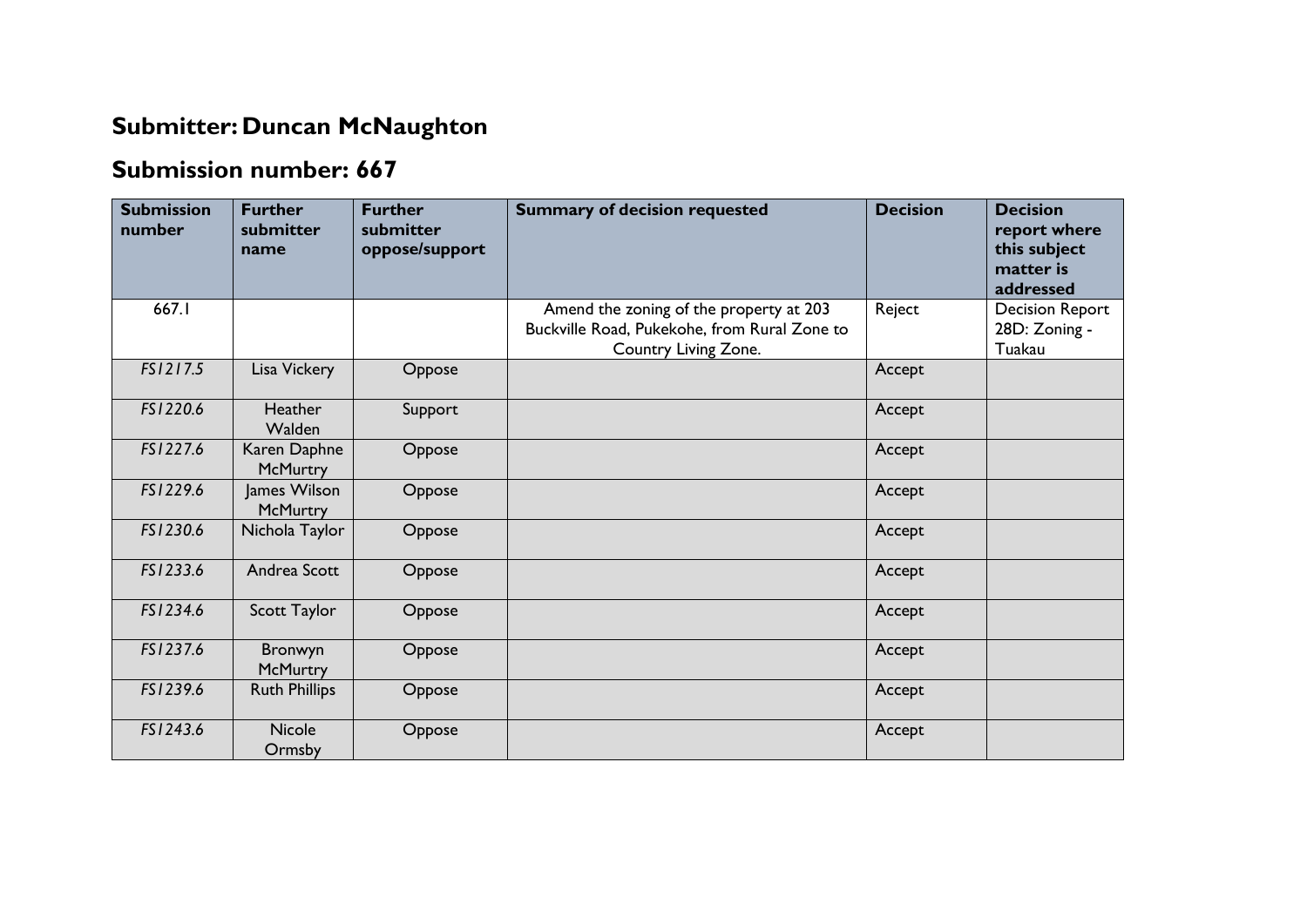| <b>Submission</b><br>number | <b>Further</b><br>submitter<br>name    | <b>Further</b><br>submitter<br>oppose/support | <b>Summary of decision requested</b> | <b>Decision</b> | <b>Decision</b><br>report where<br>this subject<br>matter is<br>addressed |
|-----------------------------|----------------------------------------|-----------------------------------------------|--------------------------------------|-----------------|---------------------------------------------------------------------------|
| FS1245.6                    | Maire<br><b>Enterprises</b><br>Limited | Oppose                                        |                                      | Accept          |                                                                           |
| FS1246.6                    | Sharageen<br>Holdings<br>Limited       | Oppose                                        |                                      | Accept          |                                                                           |
| FS1247.6                    | <b>Tammy Baker</b>                     | Oppose                                        |                                      | Accept          |                                                                           |
| FS1356.6                    | Elizabeth Jean<br>Deadman              | Oppose                                        |                                      | Accept          |                                                                           |
| FS1358.6                    | Graham A<br>Deadman                    | Oppose                                        |                                      | Accept          |                                                                           |
| FS1359.6                    | Oshila<br>Greathead                    | Oppose                                        |                                      | Accept          |                                                                           |
| FS1362.6                    | Samuel Philip<br>Crisp                 | Oppose                                        |                                      | Accept          |                                                                           |
| FS1363.6                    | Carly Rae<br>Crisp                     | Oppose                                        |                                      | Accept          |                                                                           |
| FS1372.6                    | David Gordon<br>Eady                   | Oppose                                        |                                      | Accept          |                                                                           |
| FS1205.14                   | Lauren<br>Alexandra<br><b>Banks</b>    | Oppose                                        |                                      | Accept          |                                                                           |
| FS1213.14                   | Pamela Jocelyn<br>Lewis                | Support                                       |                                      | Accept          |                                                                           |
| FS1219.18                   | Kirsty Rae<br>Rapana                   | Oppose                                        |                                      | Accept          |                                                                           |
| FS1226.30                   | Mary Evelyn<br>Chapman                 | Oppose                                        |                                      | Accept          |                                                                           |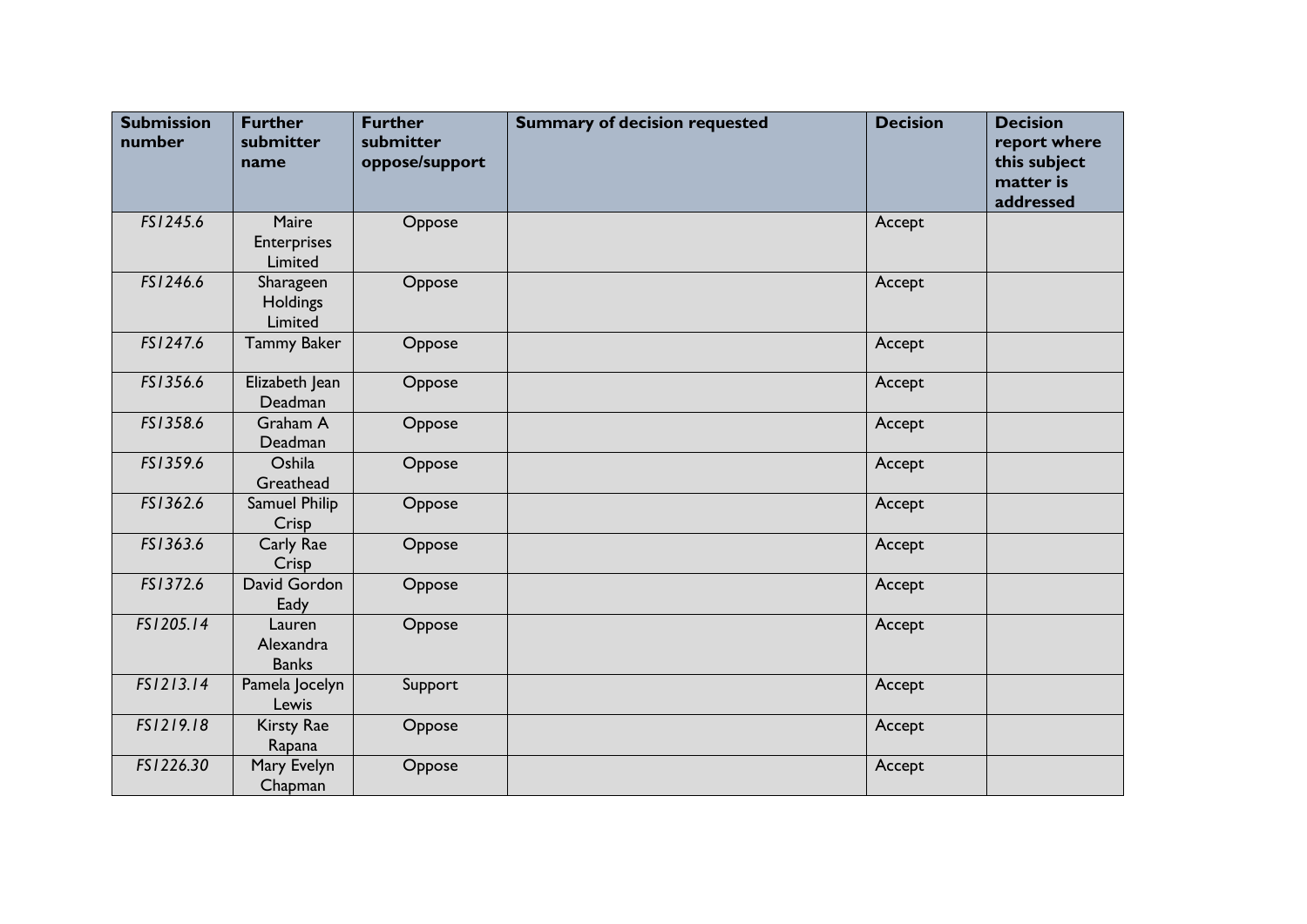| <b>Submission</b><br>number | <b>Further</b><br>submitter<br>name | <b>Further</b><br>submitter<br>oppose/support | <b>Summary of decision requested</b> | <b>Decision</b> | <b>Decision</b><br>report where<br>this subject<br>matter is<br>addressed |
|-----------------------------|-------------------------------------|-----------------------------------------------|--------------------------------------|-----------------|---------------------------------------------------------------------------|
| FS1228.14                   | Peter<br>Christopher<br>Chapman     | Oppose                                        |                                      | Accept          |                                                                           |
| FS1231.30                   | John Scott                          | Oppose                                        |                                      | Accept          |                                                                           |
| FS1232.30                   | Anthony<br>Montagna                 | Oppose                                        |                                      | Accept          |                                                                           |
| FS1235.30                   | <b>Kirsten Marx</b>                 | Oppose                                        |                                      | Accept          |                                                                           |
| FS1236.14                   | Lynda Mellsop                       | Oppose                                        |                                      | Accept          |                                                                           |
| FS1238.14                   | <b>Grant David</b><br>Maclean       | Oppose                                        |                                      | Accept          |                                                                           |
| FS1240.14                   | Linda Andrew                        | Oppose                                        |                                      | Accept          |                                                                           |
| FS1241.14                   | <b>Calvin Andrew</b>                | Oppose                                        |                                      | Accept          |                                                                           |
| FS1242.18                   | Faine Delwyn<br>Mende               | Oppose                                        |                                      | Accept          |                                                                           |
| FS1290.29                   | Anthony<br>lames Parker             | Oppose                                        |                                      | Accept          |                                                                           |
| FS1336.14                   | <b>Gary Finlay</b>                  | Oppose                                        |                                      | Accept          |                                                                           |
| FS1351.18                   | Shana King                          | Oppose                                        |                                      | Accept          |                                                                           |
| FS1352.10                   | Graydon<br>Millen                   | Oppose                                        |                                      | Accept          |                                                                           |
| FS1354.10                   | Peter Francis<br>Montagna           | Oppose                                        |                                      | Accept          |                                                                           |